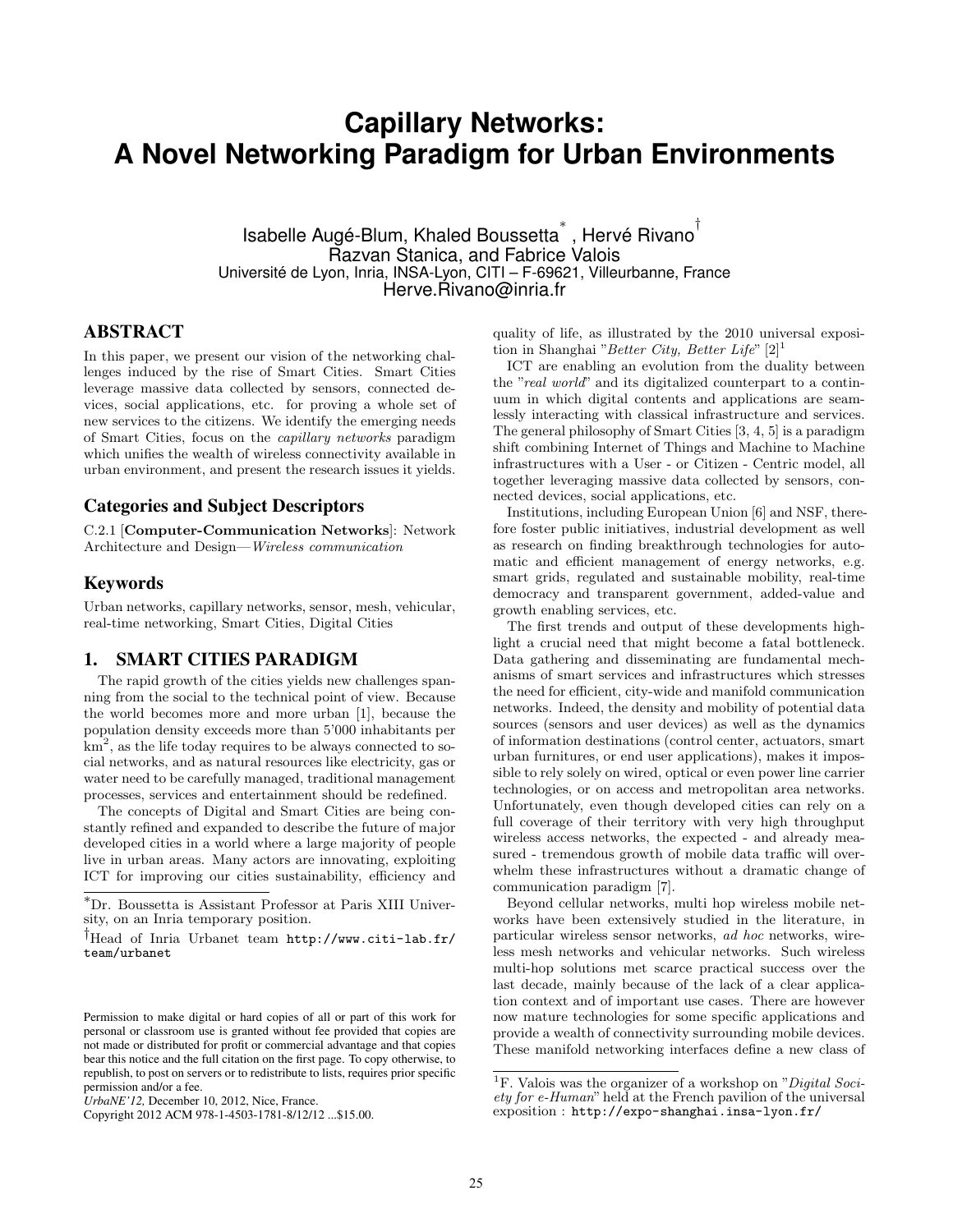networks, denoted capillary networks, which could provide a flexible link between the access network and the mobile devices. There are however several issues to tackle before turning the available interfaces from a bunch of incoherent technologies into a real capillary network able to be an answer to the smart city challenges.

# 2. SMART CITIES CHALLENGES

A prominent issue in the networking paradigm evolution is that it leaves the technical-only sphere and enters a combined technical and social one. Because there are no cities without citizens, users are a central concern in smart cities challenges, be it the metering their usage of cities' infrastructures, the gathering of crowdsourced digitalization of the city, or the delivery of user-centric services

#### 2.1 Smart infrastructure

Unlike the communication infrastructure that went through a continuous development in the last decades, the distribution networks in our cities, either we are talking about water, gas, or electricity, are still based on 19th century infrastructure. With the introduction of new methods for producing renewable but unpredictable energy and with the increased attention towards environmental problems, modernizing distribution networks became one of the major concerns in the urban world. An essential component of these enhanced systems is their integration with information and communications technology, the result being a smart distribution infrastructure, with improved efficiency and reliability. This evolution is mainly based on the increased deployment of automatic equipment and the use of machine-to-machine and sensor-to-actuator communications that would allow taking into account the behavior and necessities of both consumers and suppliers.

Another fundamental urban infrastructure is the transportation system. The progress achieved by the transportation industry over the last century has been an essential factor in the development of today's urban society, while also triggering the birth and growth of other economic branches. However, the current transportation system has serious difficulties coping with the continuous growth in the number of vehicles, especially in an urban environment. As a major increase in the capacity of a city road infrastructure, already in place for tens or even hundreds of years, would imply dissuasive costs, the more realistic approach is to optimize the use of the existing transportation system. As in the case of distribution networks, the intelligence of the system will be obtained by the integration of information and communication capabilities. However, for smart transportation the challenges are somehow different, because the intelligence is no longer limited to the infrastructure, but propagates to vehicles themselves. Moreover, the degree of automation is reduced in transportation systems, as most actions resulting in reduced road congestion, higher reliability or improved safety must come from the human driver (at least in the foreseeable future).

Finally, smart spaces are becoming an essential component of our cities. The classical architectural tools used to design and shape the urban environment are more and more challenged by the idea of automatically modifying private and public spaces in order to adapt to the requirements and preferences of their users. Among the objectives of this new urban planning current, we can find the transformation of the home in a proactive health care center, fast reconfigurable and customizable workplaces, or the addition of digital content in the public spaces in order to reshape the urban scene [8]. Bringing these changing places in our daily lives is conditioned by a major shift in the construction industry, but it also involves important advancements in digital infrastructure, sensing, and communications

#### 2.2 Urban sensing

Urban sensing can be seen as the same evolution of the environment digitalization as social networking has been for information flows. Indeed, besides dedicated and deployed sensors and actuators, still required for specific sensing operations such as the real-time monitoring of pollution levels, there is a wide range of relevant urban data that can be collected without the need for new communication infrastructures, leveraging instead on the pervasiveness of smart mobile terminals. With more than 80% of the population owning a mobile phone, the mobile market has a deeper penetration than electricity or safe drinking water [21]. Originally designed for voice transmitted over cellular networks, mobile phones are today complete computing, communication and sensing devices, offering in a handheld device multiple sensors and communication technologies.

Mobile devices such as smartphones or tablets are indeed able to gather a wealth of informations through embedded cameras, GPS receivers, accelerometers, and cellular, WiFi and bluetooth radio interfaces. When collected by a single device, such data may have small value per-se, however its fusion over large scales could prove critical for urban sensing to become an economically viable mainstream paradigm.

This is even more true when less traditional mobile terminals are taken into account: privately-owned cars [9, 10], public transport means [11], commercial fleets [12], and even city bikes [13] are starting to feature communication capabilities and the Floating Car Data (FCD) they generate can bring a dramatic contribution to the cause of urban sensing. Indeed, other than enlarging the sensing scope even further, e.g., through Electronic Control Units (ECUs) [14], these mobile terminals are not burdened by strong energy constraints and can thus significantly increase the granularity of data collection.

This data can be used by authorities to improve public services, or by citizens who can integrate it in their choices. However, in order to kindle this hidden information, important problems related to data gathering, aggregation, communication, data mining, or even energy efficiency need to be solved.

#### 2.3 User-centric services

What is the most disobeyed traffic sign in your city? How does the level of pollution on your street compare with the one in other neighborhoods? How long is the queue at that exhibition you were planning to attend today? Combining location awareness and data recovered from multiple sources like social networks or sensing devices can provide answers to all these questions, making visible previously unknown characteristics of the urban environment.

Beyond letting their own devices or vehicles autonomously harvest data from the environment through embedded or onboard sensors, mobile users can actively take part in the participatory sensing process because they can, in return, benefit from citizen-centric services which aim at improving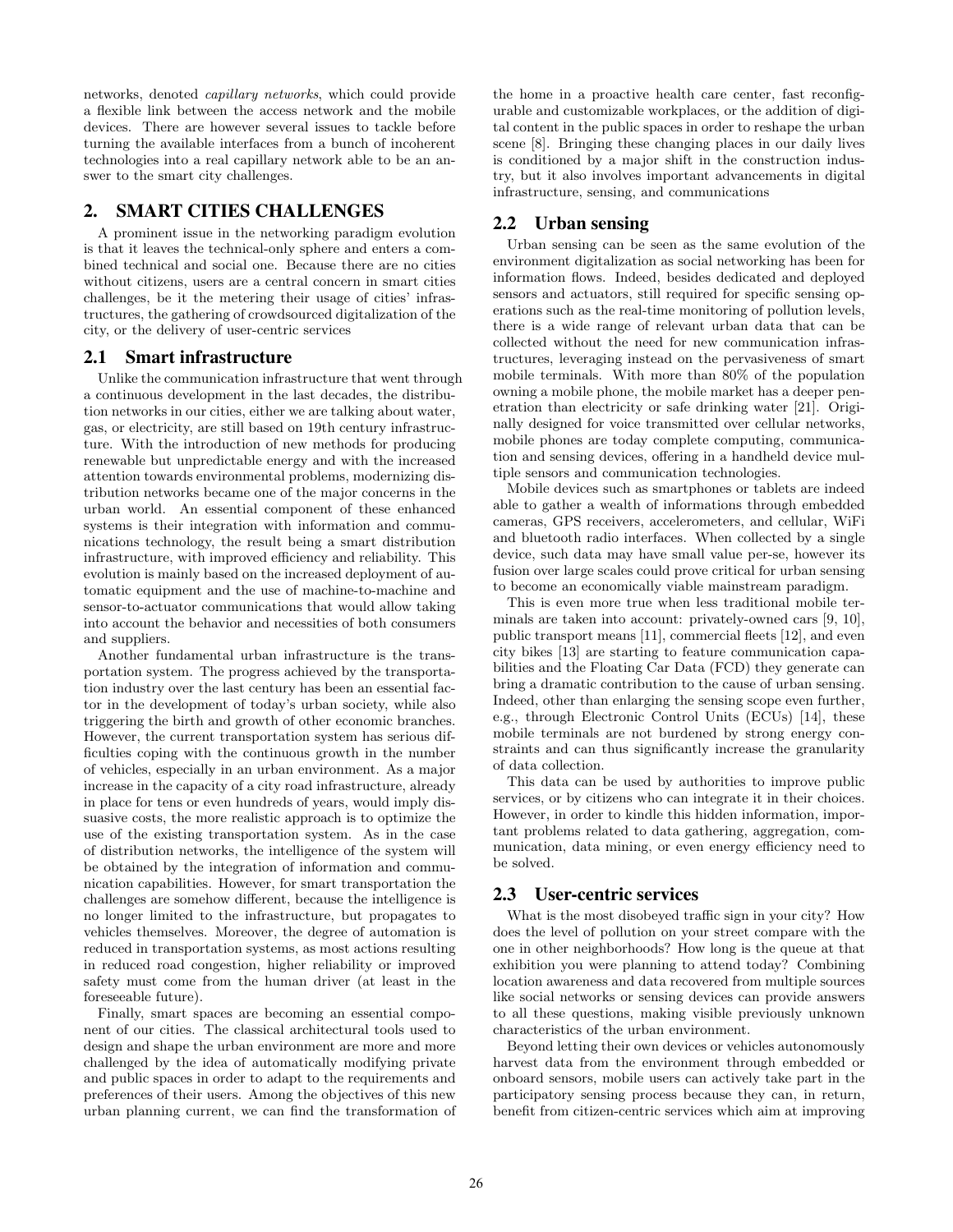their experience of the urban life. Crowdsourcing applications have the potential to turn citizens into both sources of information and interactive actors of the city. It is not a surprise that emerging services built on live mobile user feedback are rapidly meeting a large success [15, 16, 17].

In particular, improving everyone's mobility is probably one of the main services that a smart city shall offer to its inhabitants and visitors. This implies providing, through network broadcast data or urban smart-furniture, an accurate and user-tailored information on where people should head in order to find what they are looking for (from a specific kind of shop to a free parking slot), on their current travel time estimates, on the availability of better alternate means of transport to destination. Depending on the context, such information may need to be provided under hard real-time constraints, e.g., in presence of road accidents, unauthorized public manifestations, or delayed public transport schedules.

In some cases, information can also be provided to mobile users so as to bias or even enforce their mobility: drivers can be alerted of the arrival of an emergency vehicle so that they leave the leftmost lane available, or participants leaving vast public events can be directed out of the event venue through diverse routes displayed on their smartphones so as to dynamically balance the pedestrian flows and reduce their waiting times.

#### 3. CAPILLARY NETWORK PARADIGM

All the aforementioned challenges rely on efficient data communications, be it within a fixed infrastructure or with mobile devices and users. Network users' mobility is today widely managed through cellular networks. These feature a number of advantages, including pervasive geographical coverage, seamless connectivity, a good level of security and possibly guaranteed bandwidth and latency. However, the management of cellular infrastructures is expensive, their update more even so, and their capacity is about to be exceeded with the explosion of digital services. Moreover, the digital cities need a thin and dense digitalization of their citizens and infrastructures' activities which makes classical sensor solutions fail as discussed below. There is hence a need for a new networking paradigm capable of providing enough capacity and quality of service.

From the user point of view, there is only one network to access to data and applications, but from the point of view of operators, engineers, there are several access networks: wireless sensor networks to measure the physical world, the cellular networks (including 3G/4G) to handle mobility, mesh networks to support new applications and services. We propose to aggregate all these networks in the concept of capillary network. A capillary network is, for the user or end device, a link to Internet, whatever the link is. For engineers and researchers, a capillary network represents all the different possible paths we have from the user terminal to the access network. Providing the support for a digital city and for a digital society requires to focus on Capillary Networking issues. These issues include classical challenges related to sensor, mesh, or user-centric networks (such as cellular or vehicular networks), but also present important components generated by the urban environment.

#### 3.1 Limits of networks for smart cities

The customer demands and expectations are constantly growing and the low flexibility of the highly centralized cellular paradigm starts to show its age. The emergence of 4G/LTE, the reduction of cell size and the partial offloading of data traffic via femtocells and dual-mode devices do not seem sufficient to accommodate the load induced by the spreading of recent capacity-hungry applications. According to Cisco, global mobile data traffic will increase 18-fold by 2016, whereas the network connections speeds will only increase 9-fold by the same year [7]. We are therefore in a strong need for new network paradigms to complement the traditional cellular infrastructure and increase the overall communication capacity in metropolitan areas.

The cellular infrastructure may prove inadequate also from the delay viewpoint. Indeed, forcing all communications to pass through the core network may prevent some interesting applications with hard real-time constraints, that could instead be realized if the cellular network was coupled with slimmer distributed network paradigms.

At the beginning of the 21st century, the European Community has launched several working groups on the digital societies. The initial goal was to monitor the consumption and dissipation of the energy provided to the end-user. Rapidly, operator-dependent networks appeared: one dedicated to gas monitoring, one focused on the electricity consumption, one dealing with garbage collection, and so on. This has already lead to the apparition of new players on the market, urban telecommunication operators, e.g. M2O, a joint company between Orange and Veolia.

However, the need for dense and numerous measurements of the digital city disqualifies the classical wireless sensor network paradigm "1 application, 1 network". This is no longer acceptable with respect to economical issues but also from the point of view of the society which follows carefully the deployment of wireless technologies (social acceptability, non-electromagnetic pollution, non-intrusive technologies). Urban sensor networks need the aggregation of these manifold wireless sensor networks into a few platforms which support several applications, several traffic properties, etc.

Whether we are talking about wireless sensors enabling smart spaces, communicating vehicles or information exchanged between pedestrians, the networks formed this way can sometimes present an extremely high node degree, up to several hundred neighbors. This can be particularly challenging for the MAC layer protocol, especially if the network is not centralized. In a distributed scenario, channel access schemes classically used in cellular networks, such as TDMA or OFDMA are difficult to implement, while CSMA/CAbased techniques like those in the IEEE 802.11 and IEEE 802.15.4 families present serious scaling issues.

Moreover, each sensing application has still its own quality of service requirements, particularly in terms of capacity, delay and reliability. For example, smart-metering applications need one measure per device and day with 90% reliability while a free parking slot should to be notified in 1 second in a city center at rush hours, at in few seconds at night in residential areas.

## 3.2 A wealth of capillary network interfaces

Beyond cellular networks, multi hop wireless mobile networks are now mature technologies and provide a wealth of connectivity surrounding mobile devices. These manifold networking interfaces define a new class of networks, denoted capillary networks, which could provide a flexible link between the access network and the devices.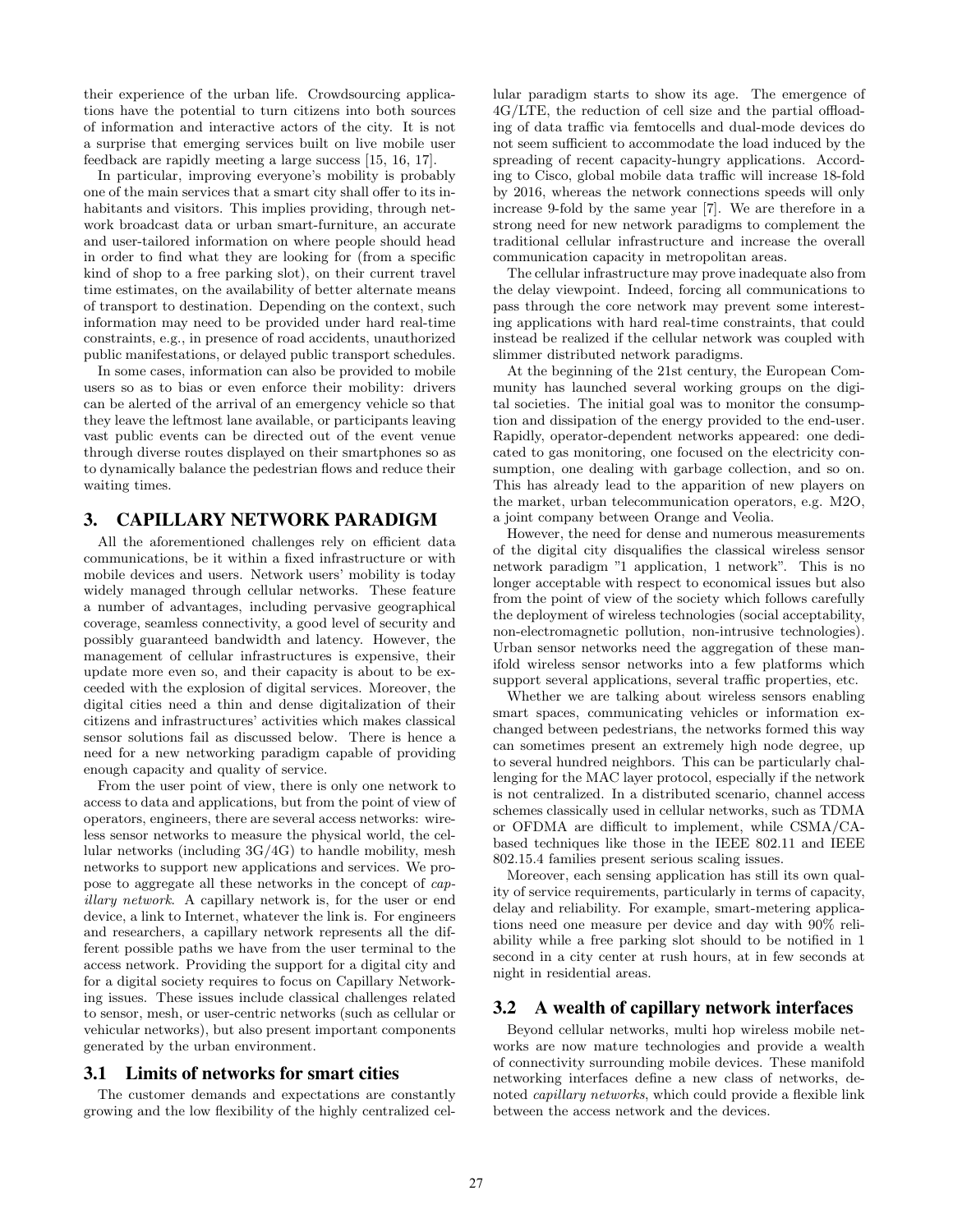Urban capillary networks represent a possible answer to the capacity and latency problems that the cellular network is today facing and that will grow worse in the next few years. More precisely, mobile terminals can take a significantly more active part in the communication system and become a key component of future urban capillary networks.

However, despite the major role mobile terminals are expected to play in this evolution, the way we use mobile phones today preserves an archaic touch: the user must be aware of the different technologies and their properties in order to manually switch between them to obtain the desired cost and quality of service for a certain application. This can be especially frustrating in an urban scenario, where several communication choices are usually present in parallel (cellular, Wi-Fi, Bluetooth, RFID, etc.), and the number of possible choices is expected to grow with the deployment of femtocells, cellular relays, ultra-wide band communication, or cognitive radios. Moreover, the user is generally not aware of the state of the radio channel in the different parts of the spectrum he can use at a certain moment, so his choice might be far from optimal. Turning away from this approach towards a user transparent communication necessitates new software solutions, but also important evolutions in collaborative sensing, energy efficient communications, or end-to-end transmission control.

A machine-to-machine (M2M) paradigm seams a promising approach in that objective. It allows the plethora of smartphones, tablets and units onboard vehicles to exchange data freely, without the need to constantly resort to the cellular infrastructure. If a M2M communication paradigm were adopted on a large scale, the mobile capillary network could easily relieve the cellular infrastructure from a consistent part of its data traffic load, both in the uplink and downlink directions. This would, e.g., be the case for FCD, which could be locally aggregated by vehicles before being uploaded to the fusion datacenter through the cellular network. On the downlink, studies have already proved that the dissemination of information to vast amounts of customers could affordably rely on M2M communication, reducing the cost of the cellular download by 90% [18, 19, 20].

Moreover, the availability of a mobile capillary network could easily reduce the communication delay over short-tomedium distances, reducing it to a few milliseconds, thus enabling applications that are not within in reach of the traditional cellular infrastructure.

However, the exact potential of large-scale urban mobile capillary networks is still to be exactly quantified. In particular, studies on the mobility of inhabitants of metropolitan areas are needed, so as to identify how the capacity of the M2M-based network evolves over time and space, as well as which are the structural strengths and weaknesses of such a time-varying network.

#### 4. CAPILLARY NETWORKING ISSUES

Defining the notion of capillary network is the first step toward providing an efficient networking paradigm in urban environment which leverages the wealth of connectivity available to multi-interface devices. There are however several issues to tackle in order to enable capillary networks as an answer to the smart city challenges.

#### 4.1 Characterizing urban networks

A typical urban capillary network will involve a set of

different communication technologies like 4G/LTE, IEEE 802.11, WSN, inter vehicular communications and many others. Each technology relies on a set of mechanisms that were designed to provide a dedicated set of functionalities. Typical mechanisms include resource allocation, scheduling, error detection and correction, routing etc.

Dimensioning the operating parameters of such network mechanisms in order to provide the desired services while ensuring the network efficiency is a classical and yet a difficult issue. There are many directions to address this problem. For instance, one can refer to the network dimensioning and traffic-engineering approaches. Cross layer optimization and Self-Organizing nNetworks paradigm in 4G/LTE are also other perspectives to tackle this issue. However, given the complexity of the problem, most of the efforts concentrate on the mono-technological and/or the mono-service cases.

In the urban scenario, the heterogeneity of the technologies and the particularity of the urban services bring up new network-dimensioning challenges. The optimization has to be extended to the inter-technological perspective and to the mutli-services standpoint. The different technologies that compose the capillary network have to interoperate in a seamless and optimal way so that they can provide usercentric services with the desired quality of experience. Consider for instance, dimensioning the scheduling mechanism of a mesh network, which has to carry the traffic generated by different WSN in the city. Predicting the time and spatial distribution of the traffic generated by the different WSNs are clearly among the key elements that shall be considered. On the other side, a promising approach from a downlink standpoint is to estimate the judicious setting of an WSN aggregation mechanism accordingly with the time varying capacity of the mesh backbone level.

It is quite clear that these questions cannot be addressed without characterizing the features of an urban capillary network. This covers the geographical proprieties of the networks (distribution, density, nodes degree, mobility etc.) as well as the data traffic characteristics of urban services. Understanding these proprieties and their correlation is still an uncovered area. A main challenge being the production of quantitative traces from real or realistic urban mobility, networks and services. As for an example, in urban mobility scenarios, how long "devices" are in radio range of each other gives temporal constraints on the communications protocols that should be understood. In this duration, devices have to self-organize or to hang on the exiting organization and to exchange information.

A second step is to derive analytical or simulation models that will be used for network dimensioning and optimization. Many models already exist in the literature in related scientific fields and they could be considered or adapted to this purpose. This covers different models ranging from radio propagation, vehicular or pedestrian mobility, traffic pattern etc. The difficulty being on how to mix these models and how to choose the right time magnitude and spatial scale in order to preserve the accuracy of the capillary network features while maintaining the model complexity tractable.

The derived models could serve to optimize the different mechanisms involved in the urban capillary network. It is quite clear that the inference between different networks and services is quite complex to understand and to model. A simple approach would be to decouple the models. Choosing the right decoupling technique depends on the targeted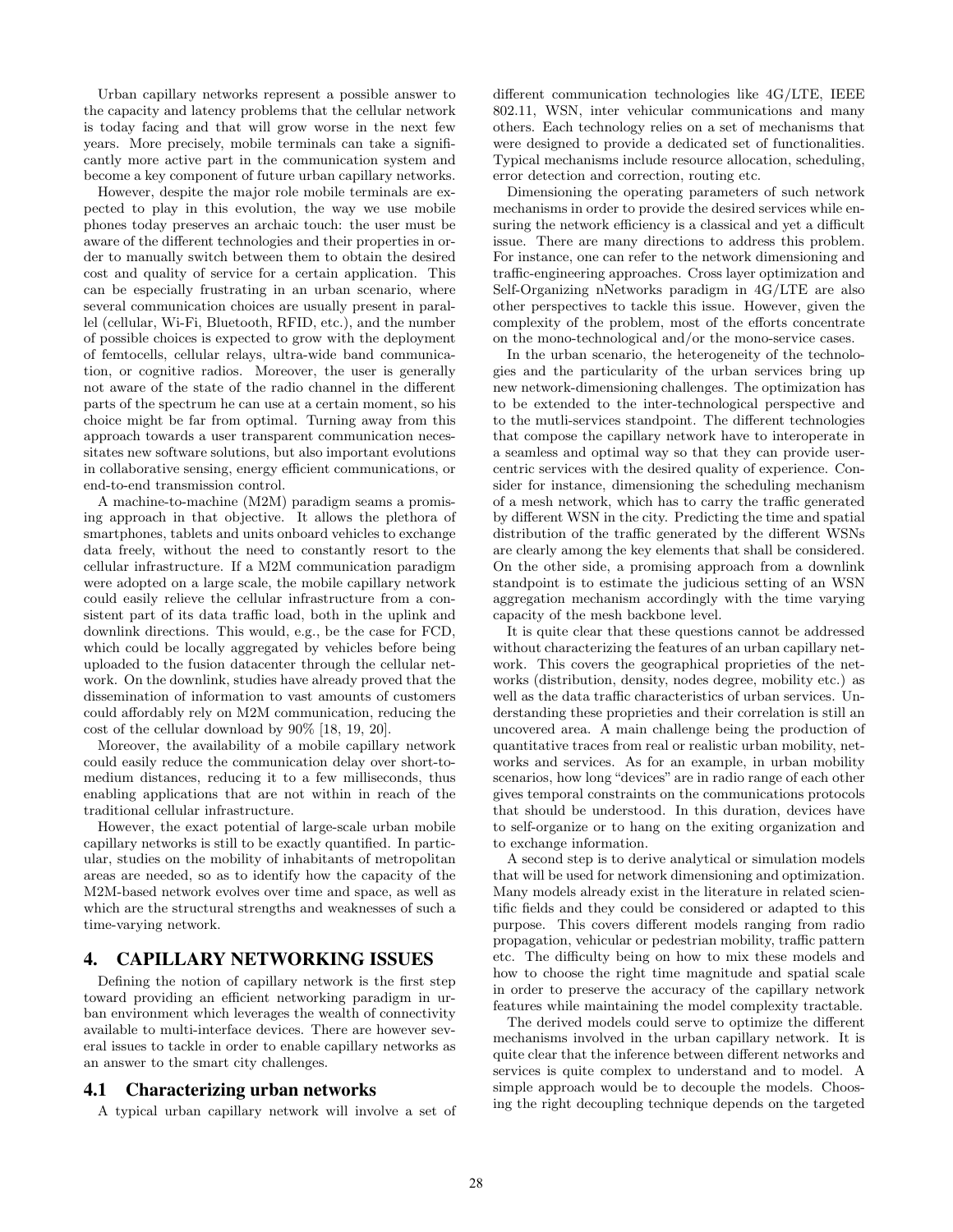temporal/spatial level of the input and output parameters. Again, the latter shall capture for each decoupled model a selected set of significant features of the capillary network.

Finally, the purpose of the constructed models is to obtain the optimal dimensioning of the network mechanisms. Several optimization techniques, from exact to heuristics ones, shall be considered to compute the best operating parameters. One of the main challenges here is to maintain the computational complexity tractable by exploiting the specific structure of the problems induced by the city.

## 4.2 Highly scalable protocols

Even though there is no specific model of urban networks, some experiments show that the networks formed this way can sometimes be particularly challenging for the MAC layer protocols and QoS support, especially if the network is not centralized or synchronized: very high node degree, unstable and asymmetric links, . . .

MAC layer protocols are whether very difficult to implement in distributed and self-organized environment or present serious scaling issues. Studies focusing on distributed TDMA (e.g. [22]) showed that MAC protocols from this class can be successfully designed to accommodate channel access for a high number of contending nodes. However, scalability is always obtained following a learning phase with relatively high convergence time. This means that in a dynamic network scenario like the one encountered in most urban capillary networks, the MAC protocol spends most of the time in the learning phase, where it achieves a reduced performance. The same problem appears when trying to distribute other usually centralized schemes, such as OFDMA or CDMA. On the other hand, CSMA/CA protocols are distributed by their nature. However, the current leading solutions in this area are based on the IEEE 802.11 Distributed Coordination Function (DCF), a channel access method designed and optimized for Wireless LANs with a central access point and a maximum of 10-20 contending stations. The DCF is well-known for its scalability issues, especially in multi-hop dynamic networks [23], and adding energy constraints usually existing in wireless sensor networks does not improve its performance [24]. While multiple MAC layer congestion control solutions have been proposed in the context of mobile ad-hoc networks, the approach is usually based on the idea of reducing the number of neighbors, either through transmission power control or data rate adjustment. However, this is just a workaround and the search for a truly scalable MAC layer protocol for high density wireless networks is still open.

For multi-service platforms to be deployed in practice, all telecommunication operators requirements should be present, in particular in wireless sensor and actuators networks, within the key notion of Service Level Agreement (SLA) for traffic differentiation, quality of service support (delay, reliability, etc.). Moreover, because the world becomes more and more connected to Internet, IP should be supported in wireless sensor networks. If IETF proposes the use of RPL (Routing Protocol for low power and lossy networks), it is clear that the support of several DoDAG is required, and a complete traffic management is needed. Moreover, RPL assumes a static topology but, the classical sensor networks give way to urban sensing , where the user's smartphone give the physical measures to the operators. Therefore, the data collection becomes distributed, sometimes localized, the network

is now dynamic. In such a scenario, incoherences stemming from data collected using different calibration process claim a lot of interests. Moreover, data aggregation and data gathering is, in capillary networks, at the heart of the issues related to the limited capacity of the networks. In particular, combining local aggregation and measurement redundancy for improving on data reliability is a promising field.

## 4.3 Optimizing cellular network usage

As discussed in Section 3.1, the capacity of cellular networks, even those that are now being planned, does not seem able to cope with the increasing demands of data users. Moreover, new applications with high bandwidth requirements are also foreseen, for example in the intelligent transportation area, and an exponential growth in signaling traffic is expected in order to enable this data growth. Cumulated with the lack of available new spectrum, this leads to an important challenge for mobile operators, who are looking at both licensed and unlicensed technologies for solutions.

Several approaches can be taken to tackle this problem, the most obvious being to exploit the capillarity of network interfaces for preventing data to go through the cellular network. In this perspective, taking advantage of the fact that cellular operators usually possess an important ADSL or cable infrastructure for wired services, the development of femtocell solutions has become very popular. However, while femtocells can be an excellent solution in zones with poor coverage, their extensive use in areas with a high density of mobile users leads to serious interference problems that are yet to be solved. Taking advantage of capillarity for offloading cellular data is to use IEEE 802.11 Wi-Fi (or other multi-hop technologies) access points or direct deviceto-device communications.

The ubiquity of Wi-Fi access in urban areas makes this solution particularly interesting, and many studies have focused on its potential (e.g. [25]), concluding that more than 65% of the data can be offloaded from the cellular infrastructure in high density areas. However, these studies fail to take into account the usually low quality of Wi-Fi connections in public areas, and they consider that a certain data rate can be sustained by the Wi-Fi network regardless of the number of contending nodes. In reality, most public Wi-Fi networks are optimized for connectivity, but not for capacity, and more research in this area is needed to correctly assess the potential of this technology. Direct opportunistic communication between mobile users can also be used to offload an important amount of data [26]. This solution raises a number of major problems related to the role of social information and multi-hop communication in the achievable offload capacity. Moreover, in this case the business model is not yet clear, as operators would indeed offload traffic, but also lose revenue as direct ad-hoc communication would be difficult to charge and privacy issues may arise. However, combining hotspot connectivity and multihop communications is an appealing answer to broadcasting geo-localized informations efficiently.

A complementary approach, more operator oriented, for minimizing the transmission power of cellular networks as well as increasing the network capacity, consists in a dramatic densification of micro-cells coverage [27]. On the other hand, increasing the number of micro-cells multiplies the energy consumed by the cells whatever their state, idle, transmitting or receiving, which is a major and growing part of